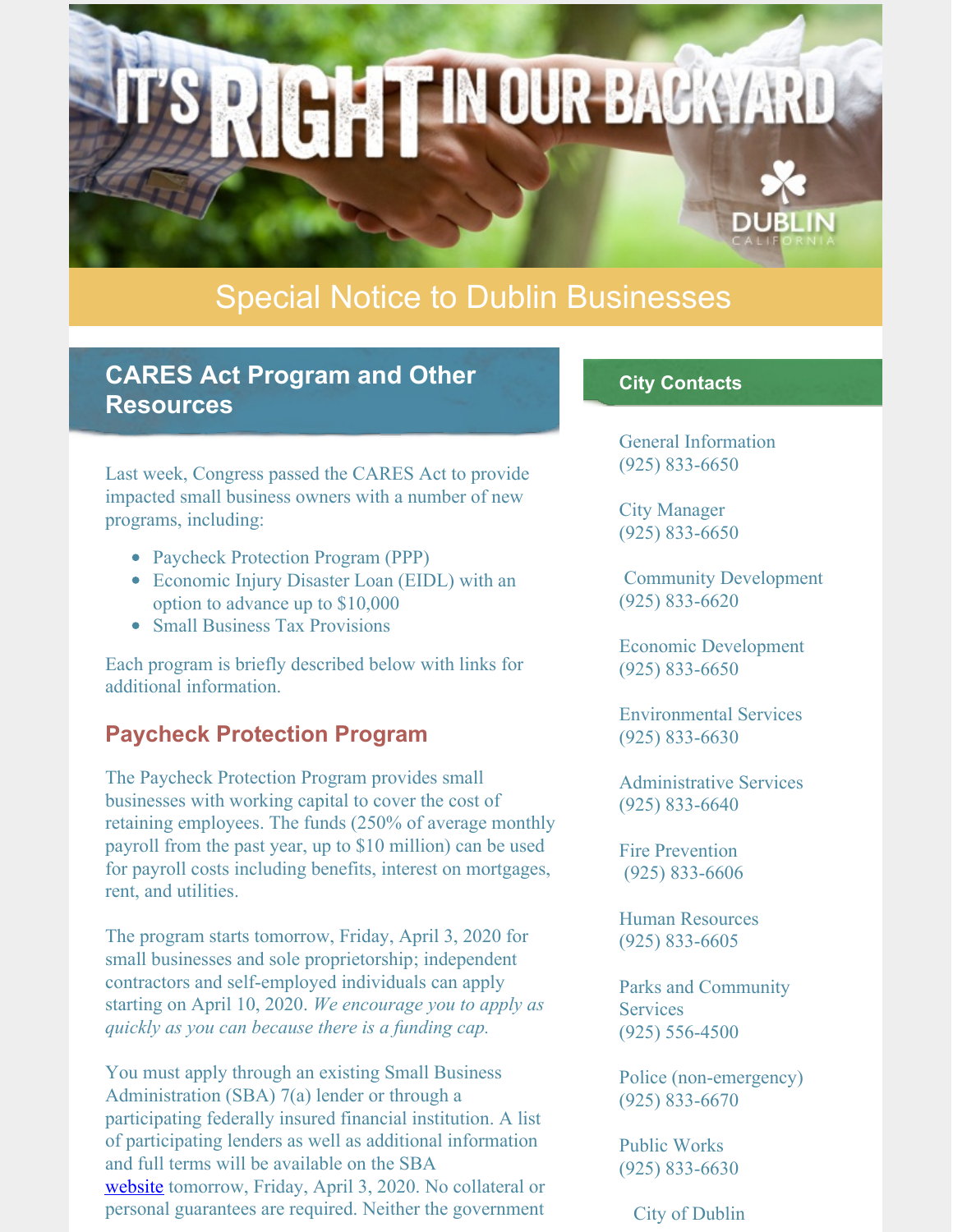nor lenders will charge small businesses any fees.

All small businesses with 500 or fewer employees including non-profits, self-employed individuals, sole proprietorship, and independent contractors - are eligible. Businesses with more than 500 employees are eligible in certain industries.

Funds are provided in the form of loans. If certain conditions are met, the loan will be fully forgiven:

- Loan must only be used for payroll costs, interest on mortgages, rent, and utilities.
- Employers must keep employees on the payroll-or rehire quickly. Forgiveness is based on the employer maintaining or quickly rehiring employees and maintaining salary levels.
- At least 75% of the forgiven amount must have been used for payroll. Forgiveness will also be reduced if full-time headcount declines, or if salaries and wages decrease.

Employers who receive assistance through the Paycheck Protection Program will not be eligible for the Small Business Tax credits established in the CARES Act. For more information, visit the U.S. Treasury Department [website](https://home.treasury.gov/policy-issues/top-priorities/cares-act/assistance-for-small-businesses).

To help you prepare to apply, review this **sample** application form (PDF) to see the [information](https://home.treasury.gov/system/files/136/Paycheck-Protection-Program-Application-3-30-2020-v3.pdf) that you will need to provide. You should gather payroll registers, financial statements, and transcripts from payroll taxes paid to have this information available during the loan application process. Your lender may have a different form - this sample is just for your reference.

Please refer to these additional resources to help you prepare to apply:

- Read the California SBDC's Guide to [COVID-19](https://www.californiasbdc.org/sites/default/files/SBDC_guide-applying-loans_3-26-20-v3.pdf) Loans and Forms
- Watch this **short [video](https://cccconfer.zoom.us/rec/share/2-dbIaPp1GdJQLfd6G7_Q7R4OIHCT6a82iAZqfIPnkbU4FZzL17RXgSs6uBFdYJy)** from Alameda County Small Business Development Center comparing the EIDL & PPP Loan options

## **Economic Injury Disaster Loan Advance (\$10,000)**

This new program provides a grant of up to \$10,000 to cover the costs of paid sick leave to employees, maintaining payroll, meeting increased costs to obtain

100 Civic Plaza Dublin, CA 94568 www.dublin.ca.gov

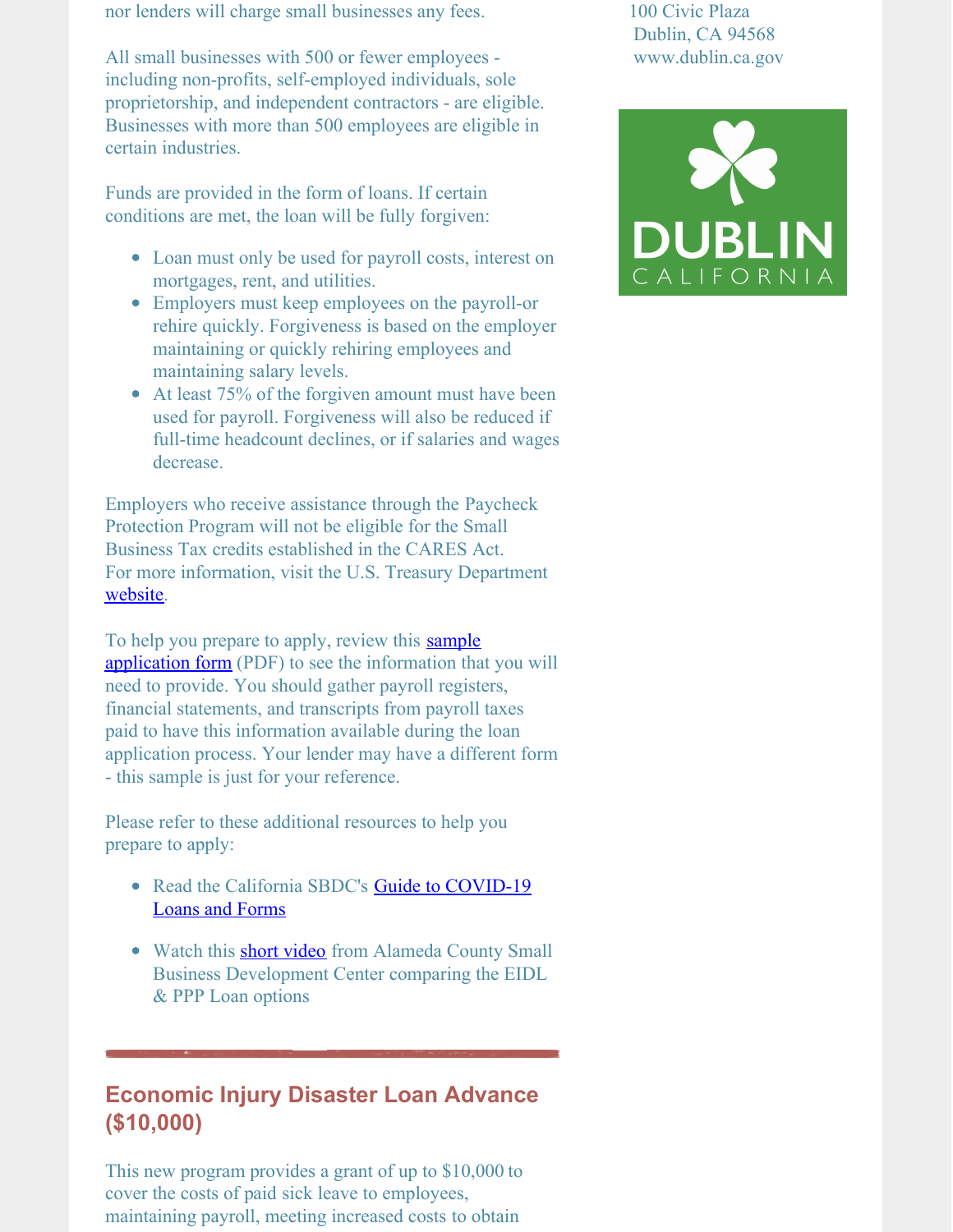materials, making rent or mortgage payments, and fixed debts that cannot be met due to revenue losses.

Small businesses, employee stock ownership plans (ESOPs), cooperatives and private/ $501(c)(3)$  non-profits with 500 or fewer employees as well as self-employed individuals, independent contractors and sole proprietors are eligible to apply.

The application for the loan advance is part of the application for the SBA's EIDL, which provides working capital loans of up to \$2 million. The Loan Advance funds will be made available within three days of a successful application, and this loan advance will not have to be repaid (even if the business is subsequently denied for an EIDL loan).

A few days ago, SBA launched a new webpage to streamline the application process for the EIDL. The direct link to the loan application is: [https://covid19relief.sba.gov/#](https://covid19relief.sba.gov/#/)

### **Trusted SBA Partners**

You are encouraged to work with an advisor from a trusted partner such as [America's](https://americassbdc.org/) SBDC network, East Bay SCORE, [AnewAmerica](https://www.anewamerica.org/en/) Women's Business Center, Renaissance [Entrepreneurship](https://www.rencenter.org/locations/wbc/) Center's Women's Business Center or Veterans Business [Outreach](https://www.vbocix.org/) Center to help you with your SBA disaster loan application. Incomplete applications cannot be fully processed, and will increase the time it takes for the loan determination to be made. These services are free and language assistance is available upon request.



### **Families First Coronavirus Response Act**